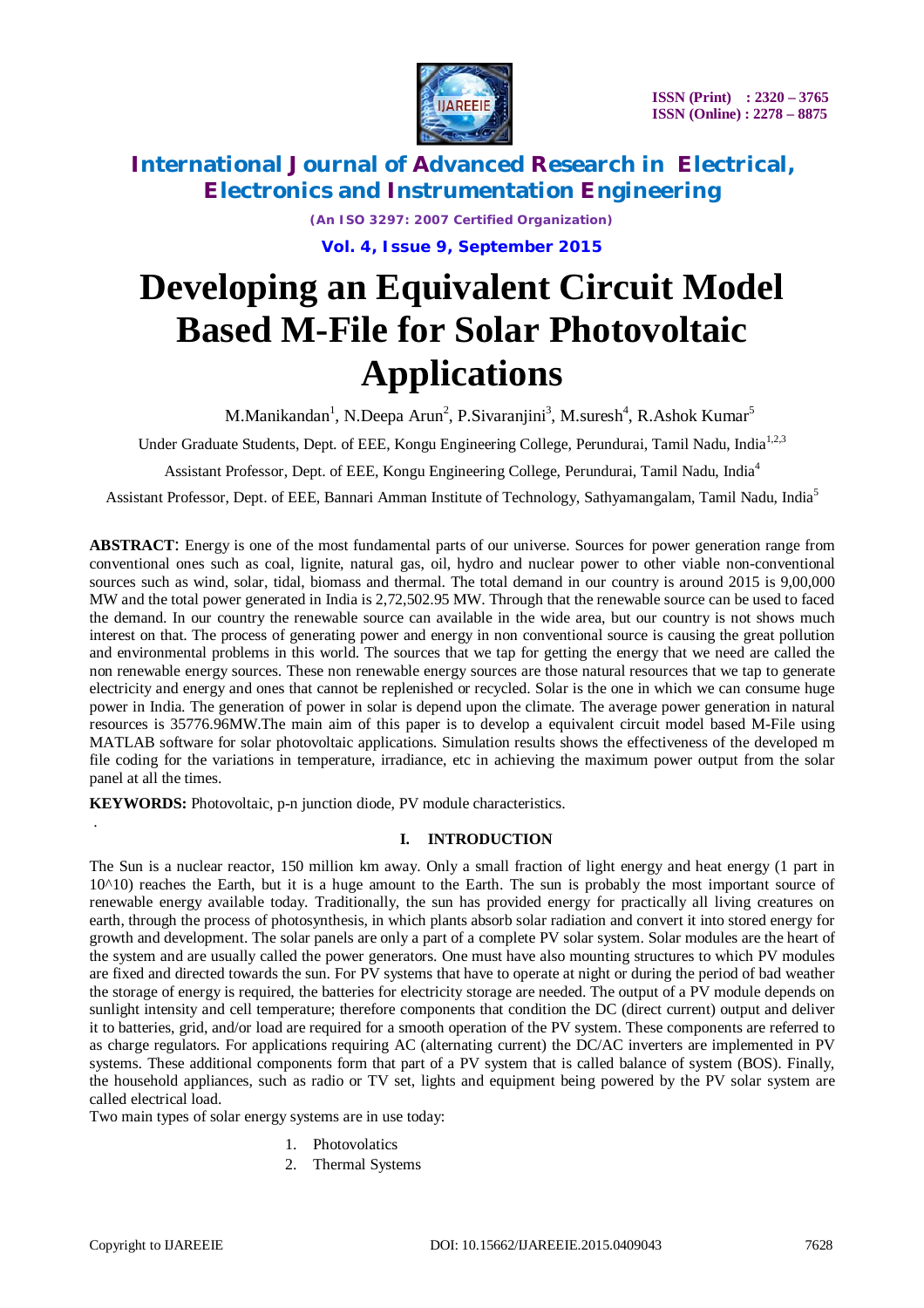

*(An ISO 3297: 2007 Certified Organization)*

#### **Vol. 4, Issue 9, September 2015 II. SOLAR PHOTOVOLTAIC SYSTEMS**

# Photovoltaic systems convert solar radiation to electricity via a variety of methods. A solar cell is a semi-conducting

device made of silicon and/or other materials, which, when exposed to sunlight, generates electricity. Solar cells are connected in series and parallel combinations to form modules that provide the required power. Due to the low voltage generated in a PV cell (around 0.5V), several PV cells are connected in series (for high voltage) and in parallel (for high current) to form a PV module for desired output. The materials used in PV cells are as follows:

- Single-crystal silicon
- Polycrystalline silicon
- Gallium Arsenide (Ga As)
- Cadmium Telluride (Cd Te)





#### **III. STANDARD TEST CONDITIONS (STC)**

The comparison between different photovoltaic cells can be done on the basis of their performance and characteristic curve. The parameters are always given in datasheet. The datasheet make available the notable parameter regarding the characteristics and performance of PV cells with respect to standard test condition. Standard test conditions are as follows:

> Temperature  $(T_n) = 250c$ Irradiance  $(G_n) = 1000$  w/m<sup> $\text{2}$ </sup> Spectrum of  $x = 1.5$  i.e. AM.

#### **IV. ELECTRONIC STRUCTURE AND DOPING**

Materials commonly used as semiconductors, such as Silicon, lies in the fourth column of the Periodic table of elements. The silicon crystal forms the so-called diamond lattice where each atom has four electrons at its outer layer, also called valence shell, which enables a pure crystal of material to form tight covalent bonds.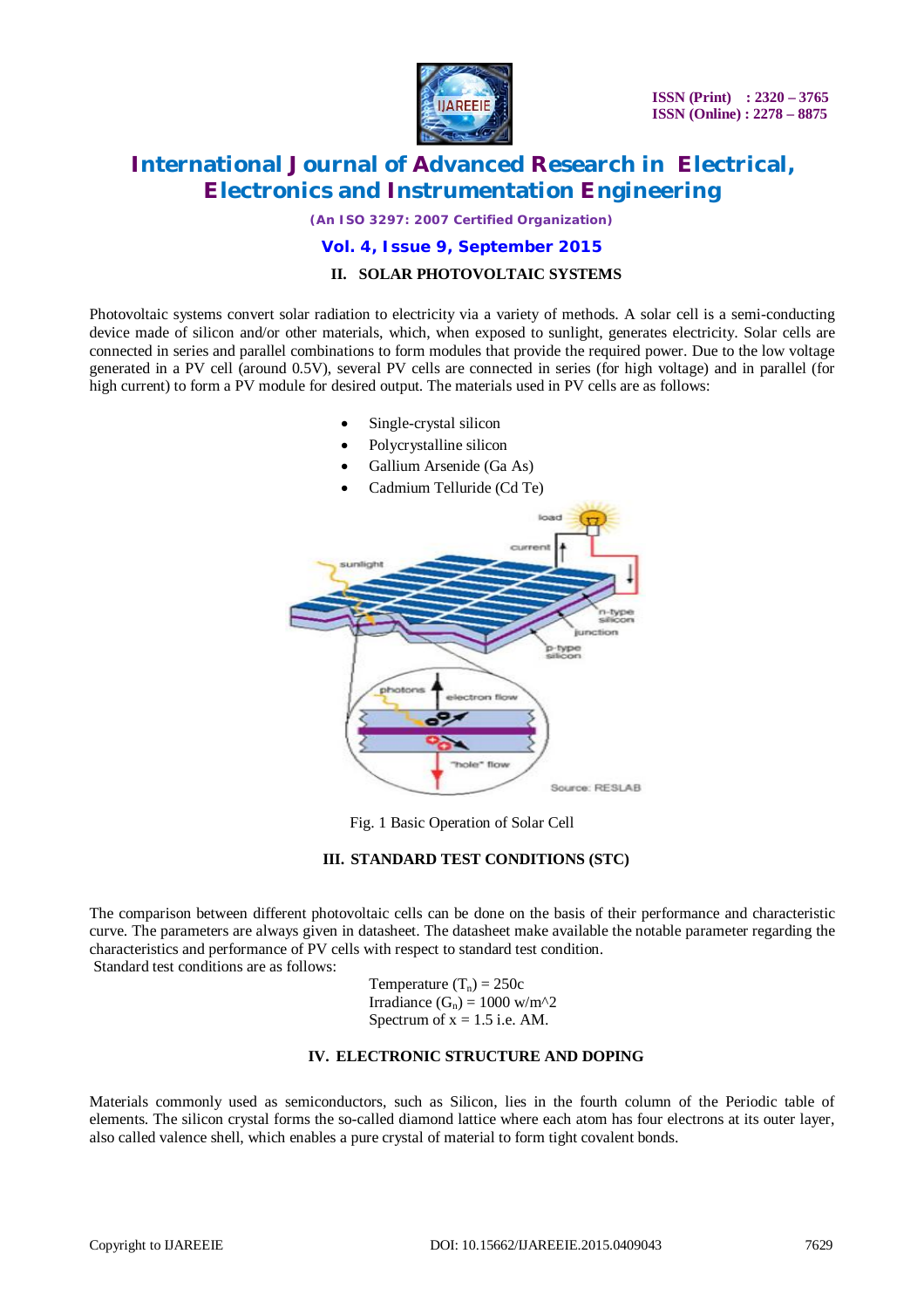

*(An ISO 3297: 2007 Certified Organization)*

#### **Vol. 4, Issue 9, September 2015**

#### **V. P-N JUNCTION**

The operation of solar cells is based on the formation of a p-n junction – formed by two different types of semiconductors. The important feature of the junction is they form a strong electric field due to diffusion. This electric field pulls the electrons and holes in opposite directions.



Fig. 2 p-n junction basics

A semiconductor p-n device can be switched on by irradiating the p-n junction with light rays and this is the basis of solar photovoltaic cell. The incident solar radiation passes through the p-type material into the junction. We perceive this as a flux of particles-photons-which carry the energy. Some of these photons-with energy excess of the band gap collide with the valence electrons of the silicon and are absorbed, releasing electrons to the conduction band and holes left behind in the valence band, the absorption process generates electron-hole pairs. If the silicon cell is electrically isolated on open circuit a direct EMF or voltage will appear across the terminals. If the cell has an external electrical circuit connected to its terminal then a direct current will flow.

A p-n junction photovoltaic cell performs two functions simultaneously: it harvests sunlight by converting photons to electric charges and it also conducts the charge carriers from where the charges can be collected as electrical current.





The external characteristics of a solar cell are the property of current versus voltage. An ideal characteristic would be rectangular in shape. each different level of incident radiation results in a different characteristic. The intercept of a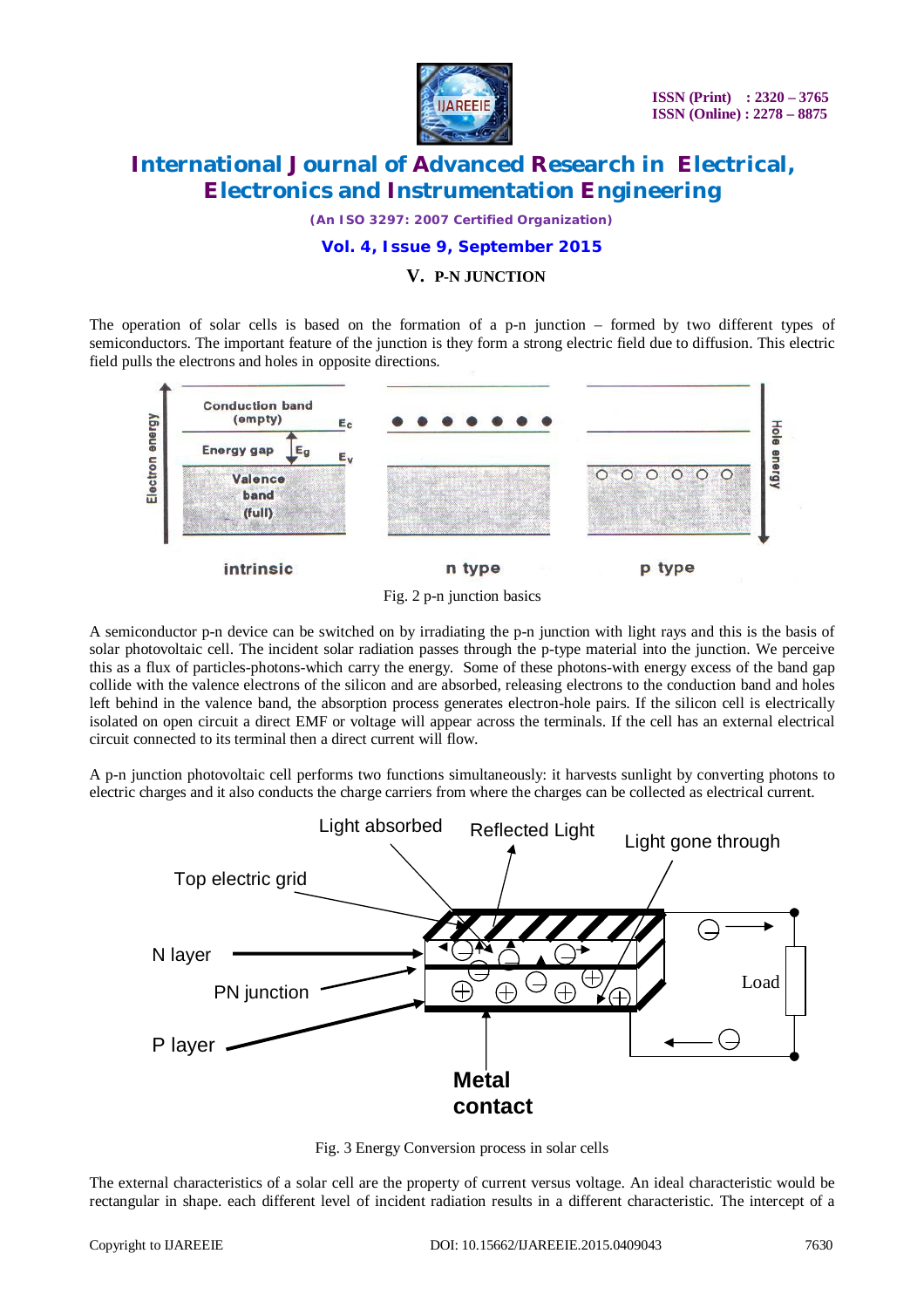

*(An ISO 3297: 2007 Certified Organization)*

#### **Vol. 4, Issue 9, September 2015**

characteristic on the current axis represent zero voltage drop across the cell terminals and is the short circuit current *ISC*, which is directly proportional to the incidental light intensity. The intercept of a characteristic on the voltage axis represents zero current and is the open-circuit voltage  $V_{OC}$ . Most cells operate with a working direct voltage level of less than 1 volt.





#### **VI. EQUIVALENT CIRCUIT OF A PV CELL**

An ideal is modelled by a current source in parallel with a diode. However no solar cell is ideal and thereby shunt and series resistances are added to the model as shown in the PV cell diagram above.  $R<sub>S</sub>$  is the intrinsic series resistance whose value is very small.  $R<sub>P</sub>$  is the equivalent shunt resistance which has a very high value.



Fig. 5 Single diode model – Equivalent circuit of a solar cell

Applying Kirchoff's law to the node where  $I_{ph}$ , diode,  $R_p$  and  $R_s$  meet, we get

### $Iph = ID + IRp + I$

We get the following equation for the photovoltaic current: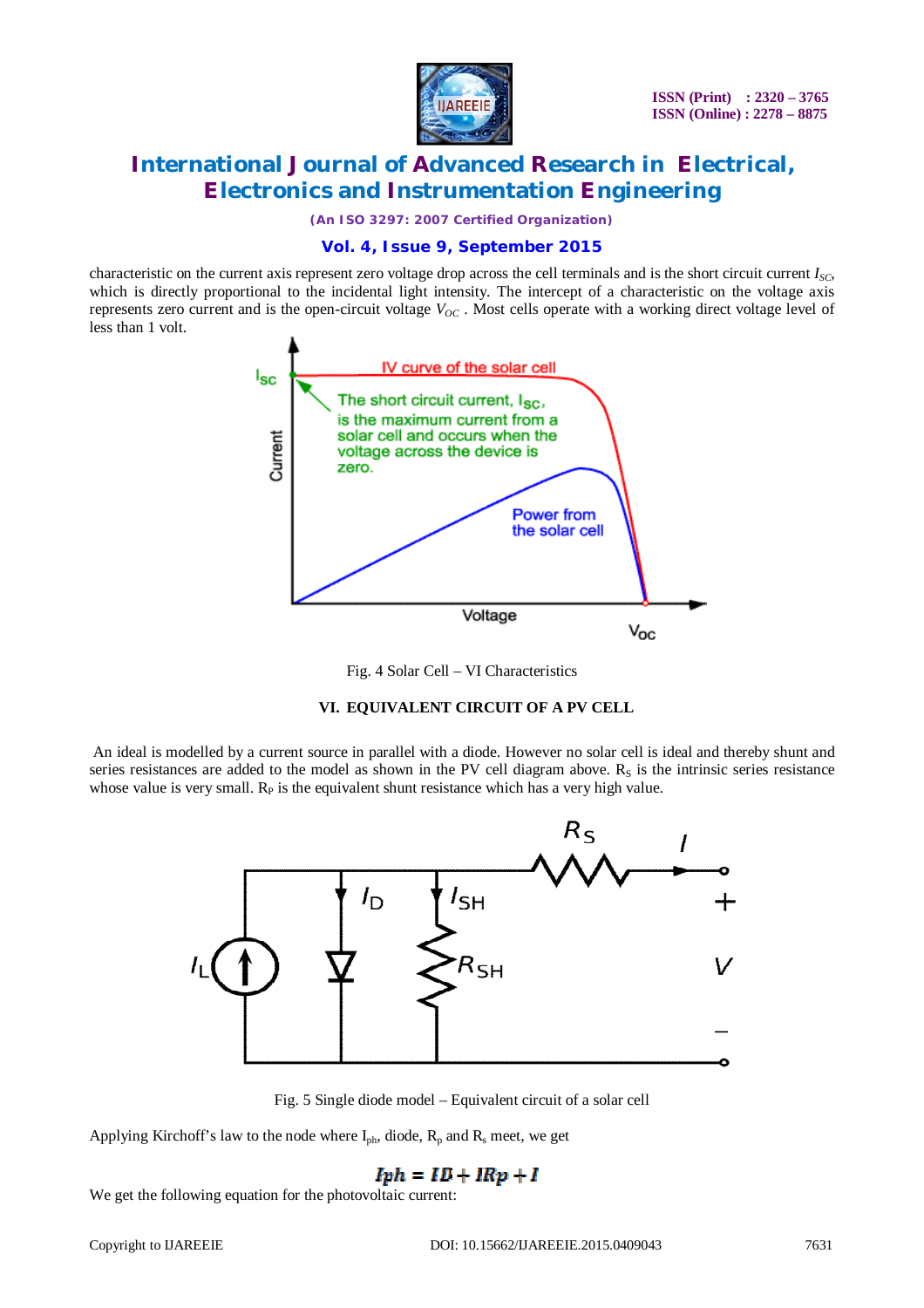

*(An ISO 3297: 2007 Certified Organization)*

**Vol. 4, Issue 9, September 2015**

 $I = Iph - IRp - ID$ 

#### $I = Iph - Io. [exp(V + I. Rs/VT) - 1] - [(V + I. Rs/Rp)]$

Where,  $I_{ph}$  is the Insolation current, I is the Cell current,  $I_0$  is the Reverse saturation current, V is the Cell voltage,  $R_s$  is the Series resistance,  $R_p$  is the Parallel resistance,  $V_T$  is the Thermal voltage, K is the Boltzmann's constant, T is the Temperature in Kelvin, q is the Charge of an electron.

#### **VII. SIMULATION RESULTS**



Fig.6 I-V Characteristics of solar cell under different irradiances

The characteristic I-V curve tells that there are two regions in the curve: one is the current source region and another is the voltage source region. In the voltage source region (in the right side of the curve), the internal impedance is low and in the current source region (in the left side of the curve),the impedance is high. Irradiance temperature plays an important role in predicting the I-V characteristic, and effects of both factors have to be considered while designing the PV system. Figure1 shows the I-V characteristics of pv module.



Fig. 7 P-V Characteristics of solar cell under different temperature and irradiances

we observed that by increasing the temperature level at constant irradiance, the voltage output from PV array decreases but current output increases slightly with respect to voltage and, hence the power output from PV array decreases. From the I-V, we observe that the short circuit current increases with increase in irradiance at a fixed temperature. Moreover, from the I-V and P-V curves at a fixed irradiance, it is observed that the open circuit voltage decreases with increase in temperature. Figure2 shows the P-V characteristics of PV module.